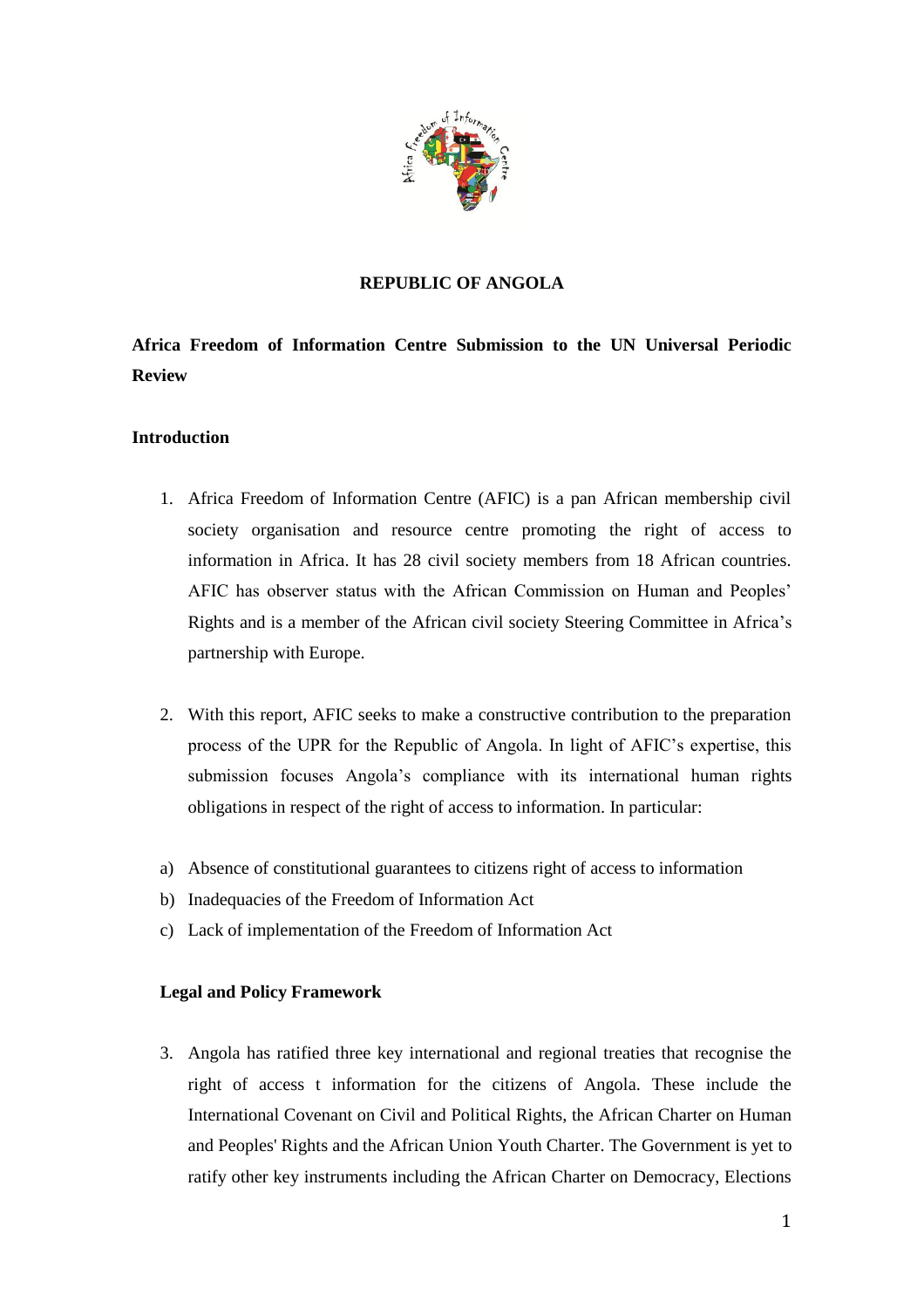and Governance, the African Union Convention on Preventing and Combating Corruption and the African Statistics Charter. Angola is party to the African Union's Constitutive Act makes it clear that the AU shall strive to "promote and protect human and people's rights in accordance with the African Charter on Human and People's Rights and other relevant human rights instruments".

4. The Angolan constitution invokes the rights under the UDHR as well as other international instruments to which Angola is a signatory but is silent on the right to freedom of information. This exclusion is remarkable considering that the Angolan constitution – underlined by the principles of the UDHR, widely embraces fundamental rights and also provides for a limitations clause. The constitution remains silent on access to information in state hands.

#### **Restrictive and Ambiguity of Freedom of Information Law**

- 5. The Angola law does not reach the regional standards with respect to several important access to information principles such as: Applies to Public Bodies and Private Bodies, clear and unambiguous process, language and accessibility, limited exemptions, whistle-blower protection, obligation to publish information and right to appeal.
- 6. The Law does not meet the requirements of the regional standards for access to information from private bodies. The Angola Law restricts access to information held by State bodies that are not formally public institutions. The Law identify subjects entities ambiguously and may yield restrictive interpretations. The Law's scope includes information from "institutions of the State", "bodies of public institutions" "statutory societies" and "entities that exercise public authority". However, the Law does not define these concepts.
- 7. The Law effectively does not address private bodies and defines "administrative documents" as information held by "public bodies". This expression, which the does not appear more likely to include private bodies and excludes from its scope documents "whose production does not arise from the activities of public bodies".
- 8. Regional instruments on Access to Information include private bodies owned or controlled by the government that utilize public funds, perform functions or provide services on behalf of public institutions, or have exclusive contracts to exploit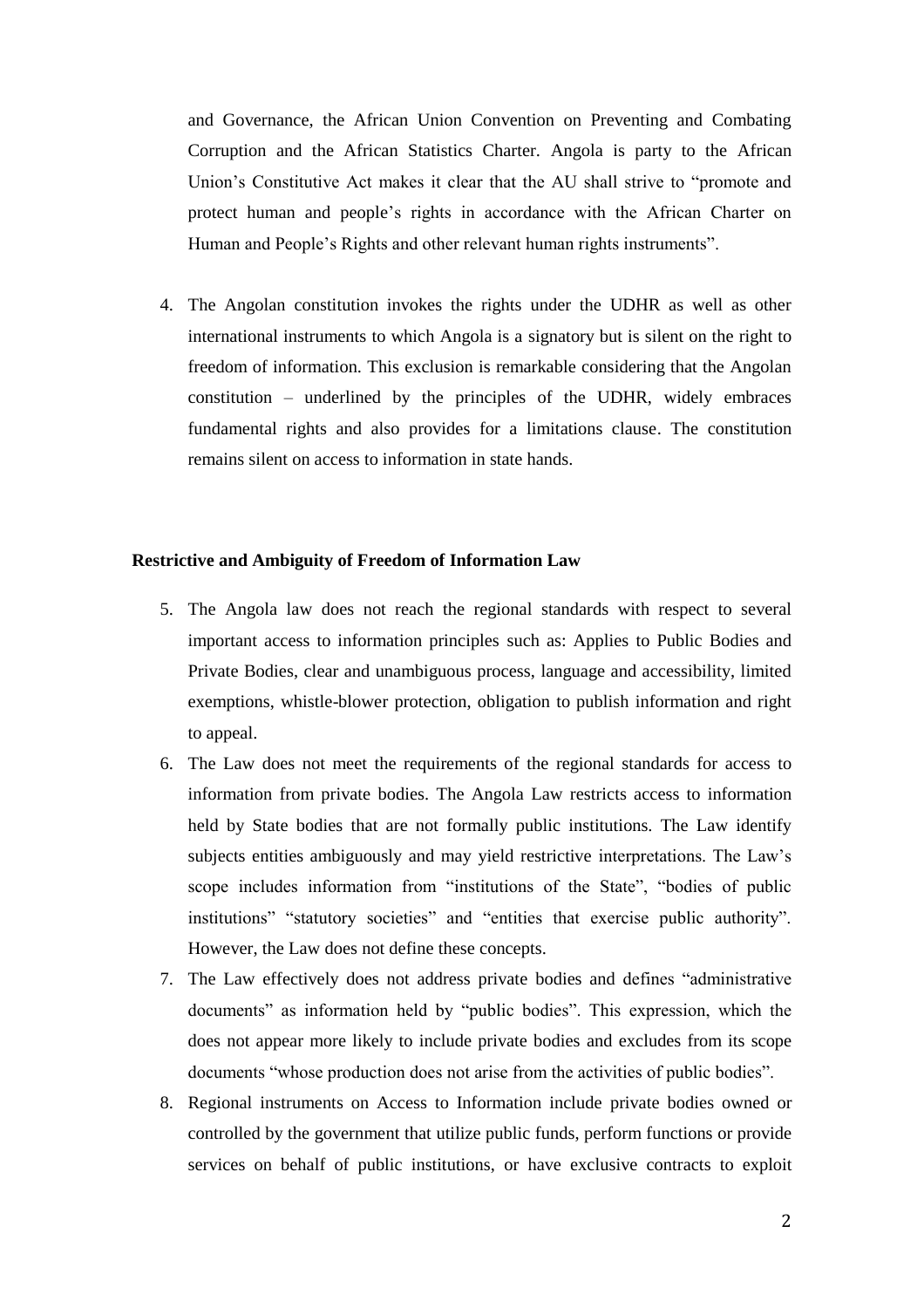natural resources<sup>1</sup>. These entities may also include those responsible for protecting human rights, the environment, public safety, or "the exposure of corruption or legal actions". The Draft Model Law for AU Member States on Access to Information (Model Law) expressly includes private bodies. Furthermore, under the Model Law information means "any information regardless of form or medium in the possession or under the control of the public body, relevant private body or private body to whom a request has been made." And it states "information holder means a public body to whom a request is made" The Declaration requires access to information "held by private bodies"<sup>2</sup>.

### **Request process:**

- 9. Angola Law does not offer assistance to a requestor and requires "all references necessary for identifying the document, as well as the name, the address and the signature of the requestor", provisions that are contrary to the recommendation established by the Platform of a "simple and fast process". Under the Model law a requestor is required to provide the details "reasonably necessary" for government to identify the document.
- 10. The Angola Law does not clearly define information subject to disclosure. Different concepts appear through the Law, used inconsistently and arbitrarily. There is no limit on possible discretionary deferral of requests and whatever the government responses it needs to be put on writing limiting and obstructing the right of access to information for people with disabilities.
- 11. Under the Angola Law, the government has 10 days to answer a request. The answer must provide only the "date, place and manner" in which the requestor can access requested documents. The government also need not to provide a written response. The Law provides no legal standard for refusals and no standard for a diligent search, provides little impetus to government to justify a refusal.

#### **Active Disclosure**

l

12. Limited information targeted to be actively disclosed (documents, regular internal decisions, circulars and guidelines) by public bodies and disclosure every 6 month.

<sup>1</sup>African Platform on Access to Information (APAI) http://www.fesmedia-

africa.org/fileadmin/user\_upload/pdf/Access\_to\_Information/Access\_to\_Inf.\_e\_Empowerment\_\_Art.19.pdf <sup>2</sup> http://www.achpr.org/files/instruments/access-

information/achpr\_instr\_draft\_model\_law\_access\_to\_information\_2011\_eng.pdf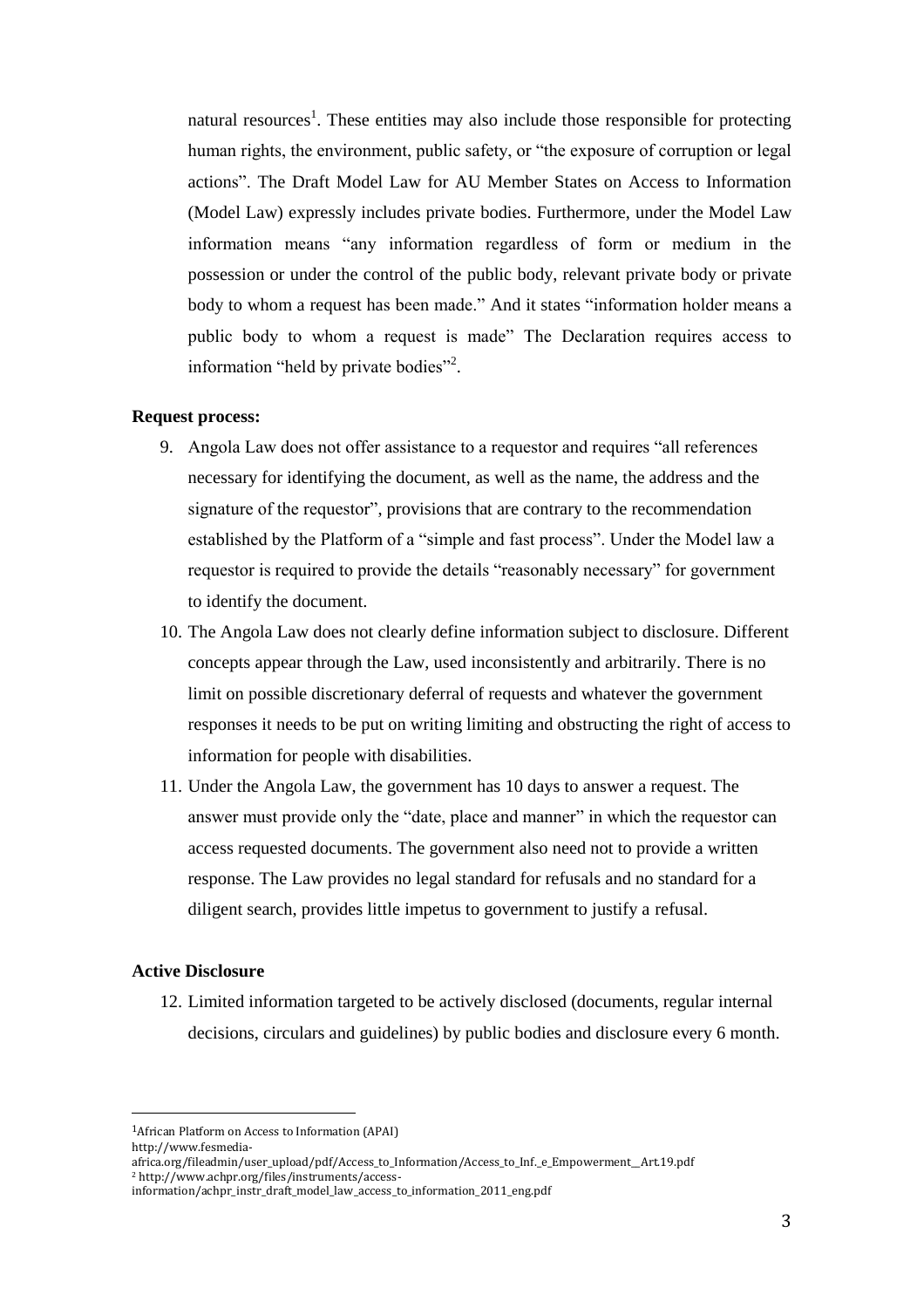13. The Platform requires publication of documents related to an entity's "functions, powers, structures, officials, decisions, expenditures, budgets, and other information relating to their activities that is of public interest".

#### **Lack of Implementation of Freedom of Information Act**

The general practice is lack of implementation of freedom of information law and government has consistently not implemented the access to information law. Thbis has limited the ability of citizens to participate in key processes and to hold government agencies t account.

### **Recommendation for Access to Information:**

- 1. The Freedom of Information Act should be amended to:
	- *a. cover relevant privates bodies understanding private body as bodies owned, controlled or substantially financed directly or indirectly by funds provided by government. Or any body that carry a statutory or public function.*
	- *b. permit written and oral submissions. It should require to the submitter the information "reasonably necessary" to identify the requested information.*
	- *c. require the government to take reasonable steps to assist requestors, free of charge.*
	- *d. use one general term to describe the types of information subject to disclosure. The Law currently uses various terms.*
	- *e. require that, if an entity refuses a request, it must provide a reasonable basis meeting defined legal standards. It must also establish a diligent search consistent with defined standard.*
	- f. *responses to requests should be provided as soon as possible. If the government approves a request, it should make information available immediately upon payment of a reproduction fee.*
	- g. *Every covered entity should be required to publish all documents related to its functions, powers, structures, officials, decisions, expenditures, budgets, and other information relating to activities that are of public interest or its decisions-making.*
	- h. *Strengthen provisions for oversight by the Monitoring Commission*